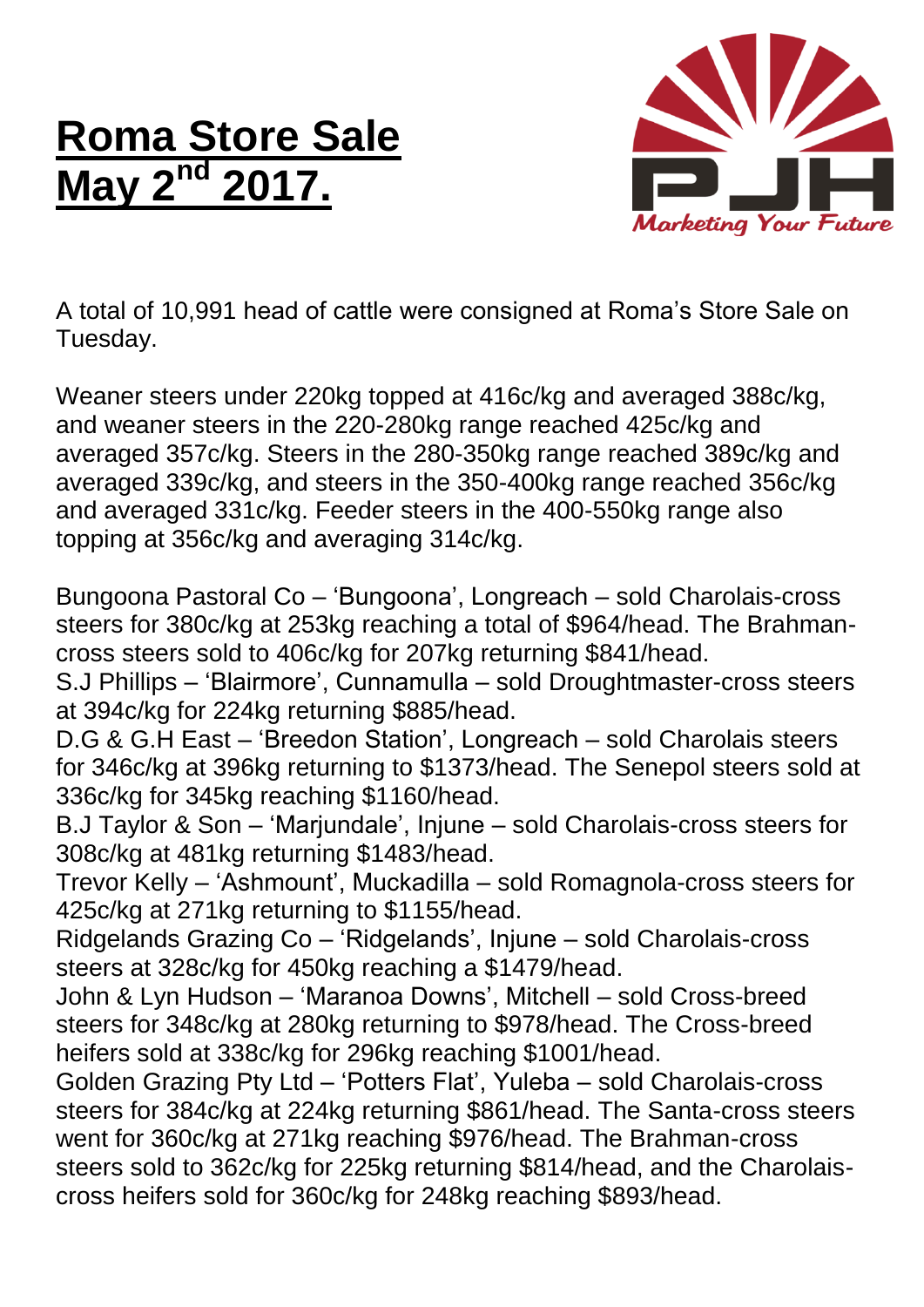Tullamore Park Pastoral Co – 'Araluen' – sold Charolais-cross steers at 346c/kg for 396kg returning \$1373/head. And the Santa-cross steers went for 346c/kg at 380kg returning to \$1316/head.

Heifers under 220kg topped at 380c/kg and averaged 340c/kg, while heifers in the 220 – 280kg range topped at 378c/kg and averaged 316c/kg. Heifers in the 280-350kg range topped at 360c/kg, averaging 306c/kg. Heifers in the 350-450kg range topped at 330c/kg and averaged 293c/kg.

Bangor Cattle Co Pty Ltd – 'Bangor', Mungallala – sold Angus heifers for 326c/kg at 330kg returning to \$1076/head. The Charolais heifers sold for 324c/kg at 327kg returning a total of \$1062/head.

Dawson River Pastoral Co Pty Ltd – Taroom Road – sold EU accredited Angus-cross heifers for 378c/kg for 184kg returning \$696/head. The Charolais-cross heifers sold to 358c/kg for 237kg returning \$851/head. Keddstock Pty Ltd – 'Moongool', Yuleba – sold Charolais heifers for 330c/kg at 360kg returning to \$1189/head.

Waroona Past Co. – 'Ban Ban', Longreach – sold Angus-cross heifers for 370c/kg at 174kg returning \$647/head. The Angus-cross steers went for 378c/kg at 190kg returning to \$721/head. And the Brahman cows sold to 247c/kg for 496kg returning to \$1227/head. The Brangus cows went for 233c/kg at 480kg returning \$1120/head.

*PJH sell 3 rd position next week.*